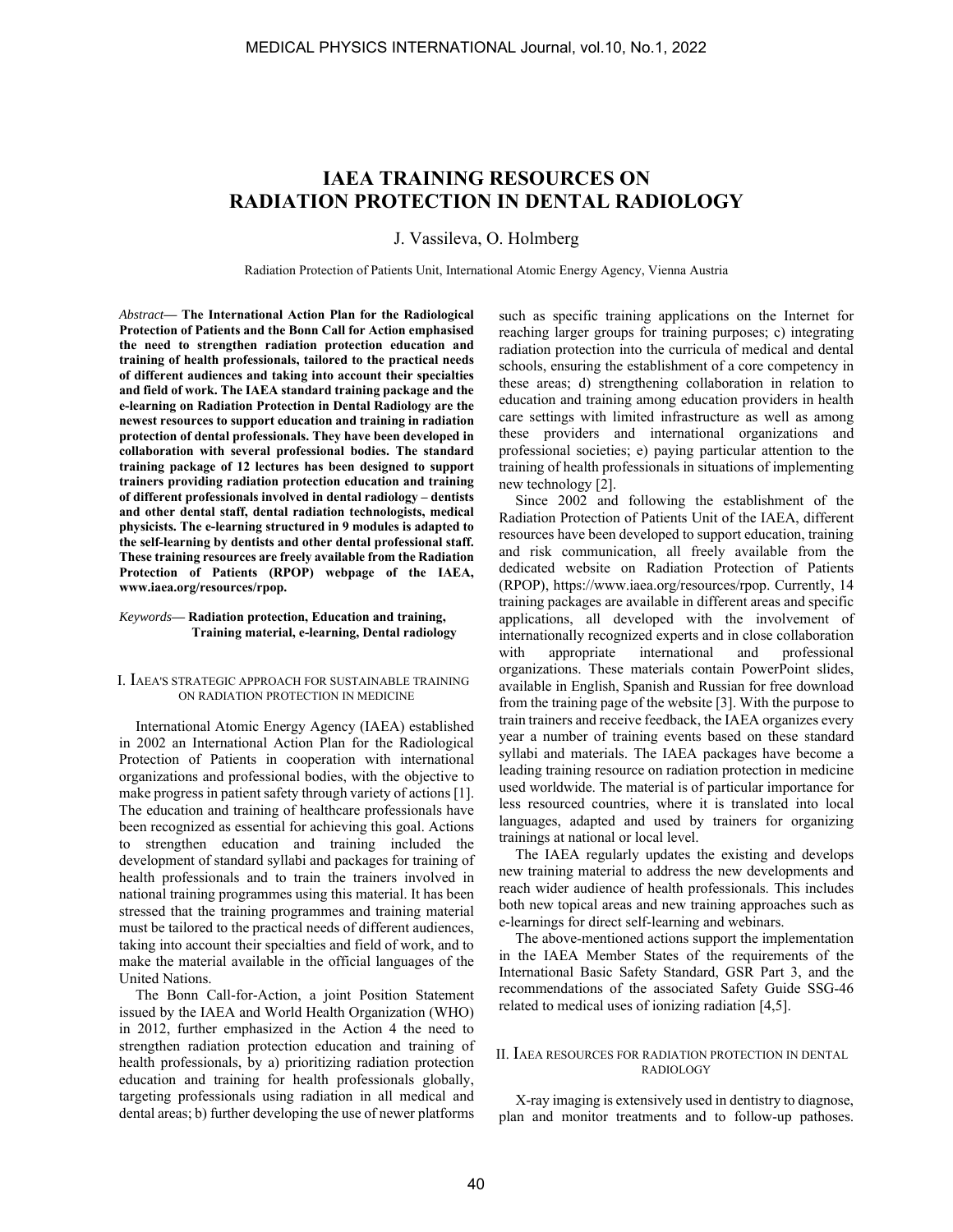According to the latest report of the United Nations Scientific Committee on the Effects of Atomic Radiation (UNSCEAR), 1.1 billion dental examinations are performed globally every year, that is an increase of 130% from the 480 million examinations per annum estimated in the UNSCEAR 2008 report [6]. Dental examinations account for approximately 26 % of all diagnostic radiological examinations, with the annual frequency estimated to 151 dental examinations per 1,000 population globally, varying from 21 per 1,000 population in low-income countries, to 561 per 1,000 in highincome countries [6].

Dentistry is an independent healthcare specialty. Dental X-ray equipment is often owned by dentists, who refer patients for X-ray procedures performed by themselves. Therefore, dentists have a responsibility for justification of medical exposure and for optimization of radiation protection of patients, and they would be more effective if they have a good understanding of radiation risks and radiation protection and safety. The RPOP website offers answers to frequently asked questions and other information for dental professionals and patients [3].

Specific guidance on radiation protection in dental radiology is provided in the new IAEA Safety Report developed in cooperation with the FDI World Dental Federation, the Image Gently Alliance, the International Association of DentoMaxilloFacial Radiology (IADMFR) and the International Organization for Medical Physics (IOMP) [7].

Radiation protection education and training helps dentist fulfil minimize potential misuses of self-referral and perform exams safely. Although formal processes to require such education and training under a radiation protection and safety framework might be difficult to put in place, a more general approach is recommended for promoting education and training in radiation protection and safety as part of the general university degree curriculum, especially in the course of dental imaging, and/or as part of the corresponding specialty postgraduate education and training programme [5, 7].

The IAEA standard training package on Radiation Protection in Dental Radiology and the e-learning on the same topic are the newest materials to support education and training in this area.

#### III. STANDARD TRAINING MATERIAL

The standard training syllabus and material on Radiation Protection in Dental Radiology have been designed to support trainers providing radiation protection education and training of different professionals involved in dental radiology – dentists and other dental staff, dental radiation technologists, medical physicists. It can be used by lecturers who teach to students in dental schools and schools for medical radiation technologists. The material is useful for regulators and inspectors who want to enhance their knowledge on specific aspects of radiation protection in dental radiology.

The training is structured in 12 lectures, the topics of which is presented in Table 1.

For each topic, a slide set in Power point (Microsoft Office) is provided, structured in the following sections: Educational Objectives; Overview; Content; References.

Table 1 Training modules of the standard training material

| Lecture $#$    | Topic                                                                         |
|----------------|-------------------------------------------------------------------------------|
| 1              | General Principles of Radiation Protection                                    |
| $\overline{c}$ | Special Considerations for Radiation Protection in<br>Children                |
| 3              | X-ray Production and Interaction: Image Formation and<br><b>Image Quality</b> |
| 4              | General Principles of Film and Digital Radiography                            |
| 5              | Fundamentals of Intraoral Radiography                                         |
| 6              | Fundamentals of Panoramic Radiography                                         |
| 7              | Fundamentals of Extraoral Projectional Radiography                            |
| 8              | Fundamentals of CT and CBCT                                                   |
| 9              | Justification and Appropriate Use of Dental Radiology                         |
| 10             | Quality Assurance in Dental Radiology                                         |
| 11             | Optimization of Protection of Patients in Dental<br>Radiology                 |
| 12             | Protection of Workers and Public in Dental Radiology                          |

**Lecture 1,** General Principles of Radiation Protection, provides general introduction to ionization radiation, its properties and interaction with matter, dose quantities and their use, different types of radiation risks and factors, and introduces the general principles of radiation protection and their application in the International Basic Safety Standards. At the end of this module, the participant should be able to:

- Understand the importance of adhering to the principles of radiation protection in dentistry;
- Understand the properties of ionizing radiation (especially X-rays), and their effects on living tissue;
- Distinguish between stochastic effects and tissue reactions;
- Distinguish between absorbed dose, equivalent dose and effective dose;
- Understand the linear-non-threshold model and its implication for radiation protection;
- Understand the dose-risk relation of stochastic effects, and the effect of age and gender;
- Understand the principles of justification, optimization of protection, and application of dose limits.

**Lecture 2,** Special Considerations for Radiation Protection in Children**,** explains why extra care is needed when exposing children to radiation and what are the approaches to protect pediatric patients when performing radiography.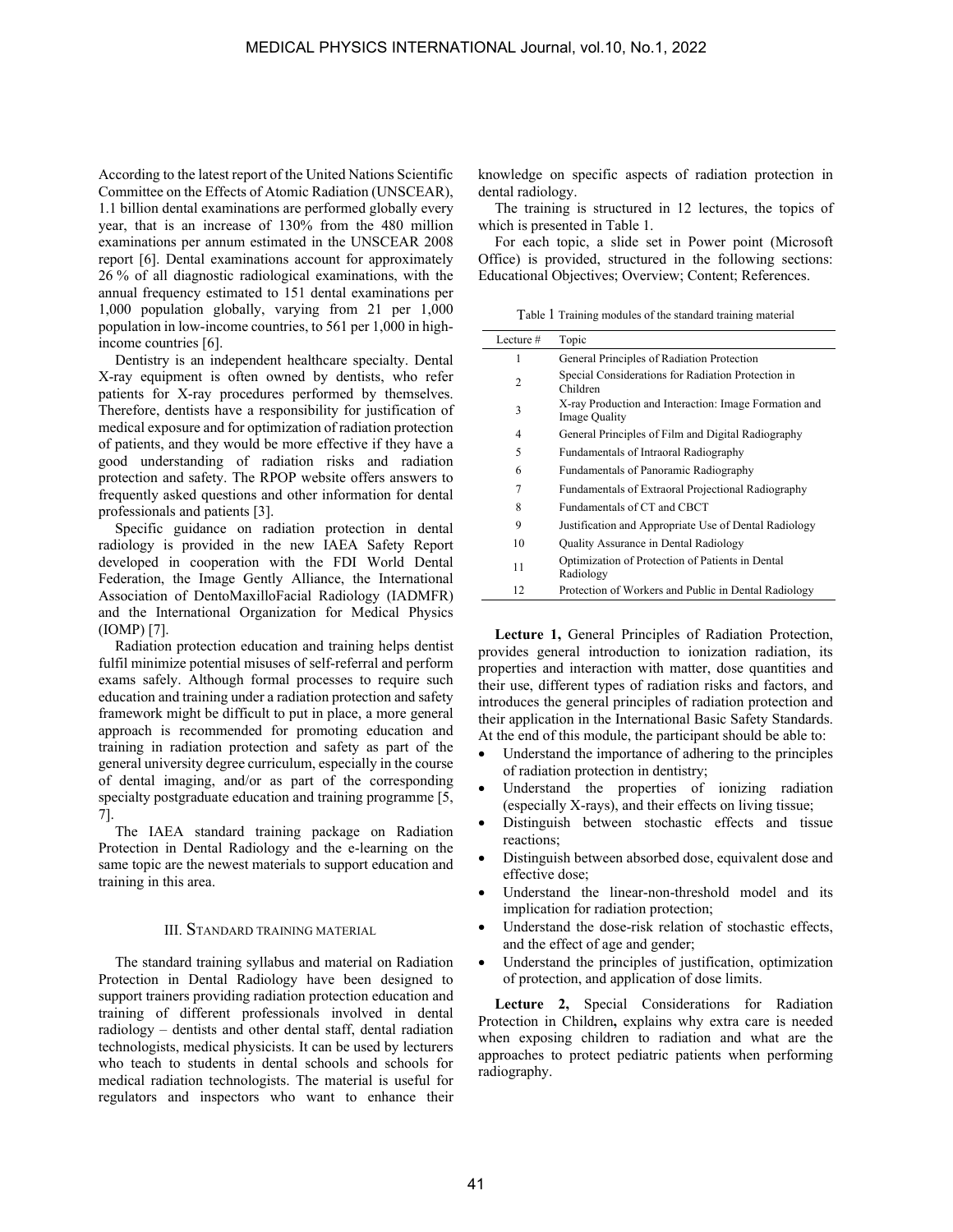The motivation for this separate module is the high frequency of dental radiographic examinations in children, used in orthodontic treatment, trauma, cleft palate, developmental disorders, tumors and other clinical situation. After learning this module, student should be able to:

- Understand the need for special considerations for radiation protection in children;
- Understand why radiation doses for children are higher than for adults (unless exposure parameters are adapted appropriately);
- Understand why radiation risks for children are higher.

**Lecture 3**, X-ray Production and Interaction: Image Formation and Image Quality, provides a general introduction to the basic physics of X-ray beam, components of an X-ray tube and key exposure parameters. Interactions of X rays with matter are discussed, as well as the principles of image formation and image quality parameters. After studying this topic, participants should be able to:

- Understand the function of the different components of the X-ray tube;
- Understand the effect of kV, mAs and filtration on the quantity and energy of X-rays;
- Understand the effect of geometric exposure parameters;
- Understand the basic principles of image formation in X-ray imaging;
- Be familiar with the different essential image quality characteristics.

The next five modules focus on important features of the four different X-ray imaging modalities used in dentistry and practical aspects of their proper use for obtaining diagnostic images at reasonably low dose to patients. First, principles of image formation in film and digital radiography are discussed, and further detailing in the next modules specific applications in intraoral, extraoral radiography and CT, including CBCT.

**Lecture 4**, General Principles of Film and Digital Radiography, has the following learning objectives:

- Understand the principle of image formation in film and digital radiography, and fundamental differences between them;
- Be familiar with image manipulation methods in digital radiography.

**Lecture 5,** Fundamentals of Intraoral Radiography, has the following objectives:

- Be familiar with the different types of intraoral radiography;
- Understand the difference between (film-based and digital) image receptors used in intraoral radiography;
- Recognize and avoid faulty radiographs (position, under/overexposure, film handling and development, etc.);
- Know when and how to use handheld intraoral radiography machines.

**Lecture 6,** Fundamentals of Panoramic Radiography, aims to make participants:

- Understand the general principles of image acquisition in panoramic radiography;
- Recognize and identify causes of image distortion and artefacts;
- Able to apply proper patient positioning and alignment;
- Recognize image aberration due to mispositioning.

**Lecture 7,** Fundamentals of Extraoral Projectional Radiography, has the objective to make participant differentiate between lateral cephalometric, posteroanterior cephalometric, submentovertex, occipito-mental and occipito-frontal projections, in terms of positioning of patient and image receptor and respective clinical applications.

**Lecture 8,** Fundamentals of CT and CBCT, focuses on the relatively higher dose modalities used in dentistry, which proper use requires the users to be familiar with image formation and factors influencing dose and image quality. Through this module, the student will:

- Understand the general principle of image acquisition and reconstruction in CT and CBCT;
- Understand fundamental similarities and differences between MDCT and CBCT, and how this affects their respective clinical application;
- Be familiar with CT image manipulation and visualization methods;
- Understand the cause and effect of various types of CT artefacts;
- Understand the issues related to density estimations in CBCT.

The next four modules discuss specific aspects of radiation protection of patients, workers and public in dental radiology, based on the international recommendations and good practice.

**Lecture 9,** Justification and Appropriate Use of Dental Radiology, focuses on one of the two main principles of radiation protection, and approaches for selection of an appropriate imaging technique in a given situation, thus "doing more good than harm". As justification process needs to take into account patient dose, typical doses from different dental modalities are given, discussing also their variation and proper communication (Table 2).

Referral guidelines for imaging, often called "selection criteria" in dentistry, are considered to be an important tool for justification, and examples of such guidelines are given for different clinical applications, such as caries diagnosis, orthodontics, periodontics, endodontics, implant planning, tooth extraction, other surgery, temporomandibular joint imaging.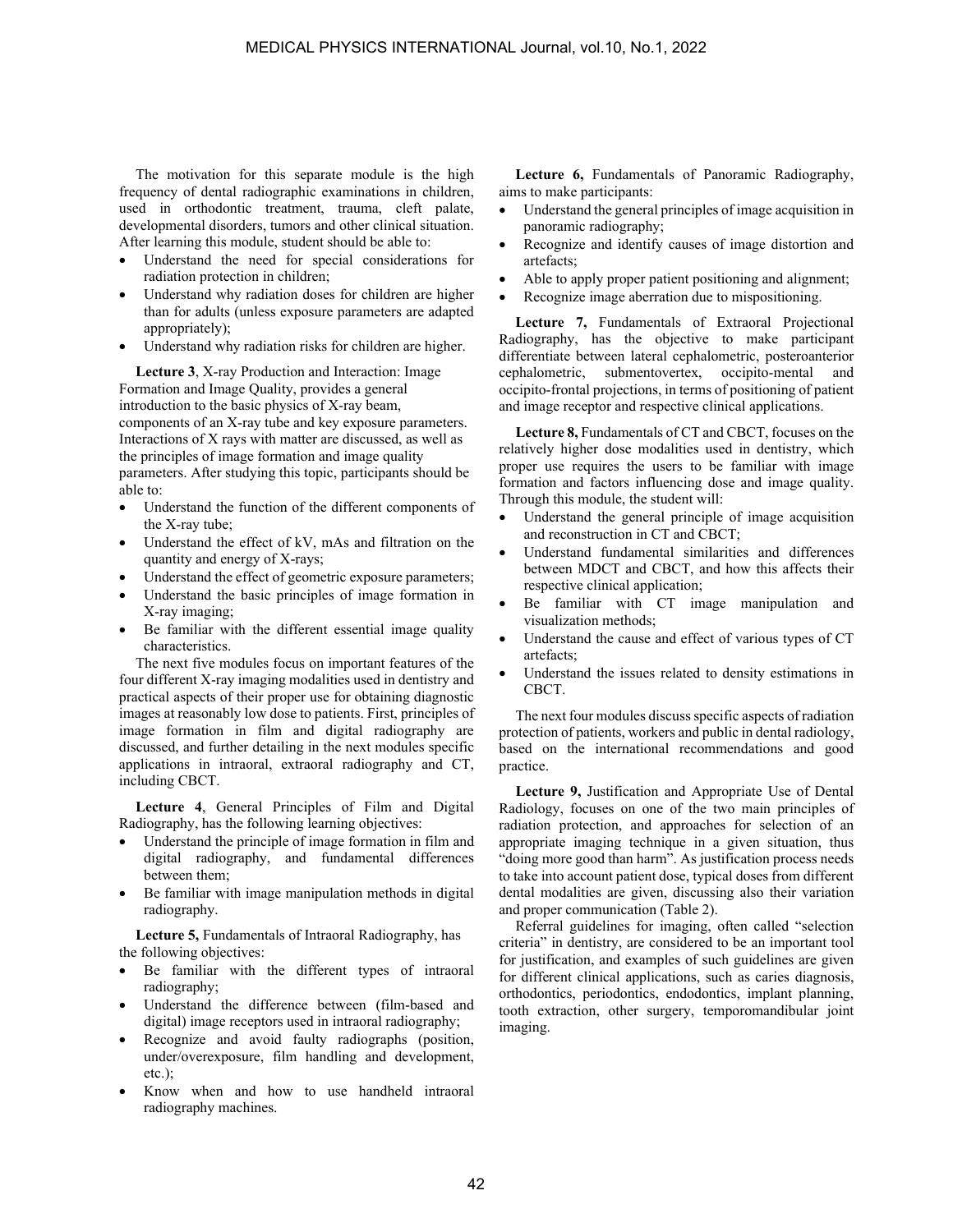Table 2 Typical doses from dental imaging procedures

| Dental procedure                    | Typical<br>effective dose                                         | Equivalent period<br>of exposure to<br>natural radiation |
|-------------------------------------|-------------------------------------------------------------------|----------------------------------------------------------|
| Intraoral radiograph                | $0.3 - 21.6 \,\mu Sv$                                             | $1 h - 3 d$                                              |
| Panoramic radiograph                | $2.7 - 38 \mu Sv$                                                 | $10 h - 6 d$                                             |
| Lateral cephalometric<br>radiograph | $2.2 - 14 \mu Sv$                                                 | $8h-2d$                                                  |
| <b>CBCT</b>                         | $11 - 1025 \,\mu Sv$<br>(generally $\langle 300 \mu Sv \rangle$ ) | $1.5d - 5m$<br>(generally $\leq 1.5$ m)                  |
| CT (mandible)                       | $250 - 1410$ $\mu$ Sv                                             | $1 - 7$ m                                                |
| $CT$ (mandible $&$<br>maxilla)      | 430-860 μSv                                                       | $2 - 24$ m                                               |

At the end of this module, imaging in pregnancy is discussed, and also how to communicate information about risks and benefits to patients.

After studying this module, participants will be able to:

- Understand the general principles regarding the use of radiation in medicine;
- Judge the appropriateness of using 2D and 3D imaging techniques for a given patient;
- Can judge the current referral criteria for CBCT for various clinical applications.

**Lecture 10,** Quality Assurance in Dental Radiology, presents an overview of general principles of QA and QC, QC test protocols per modality (an example shown on Fig. 1). Dosimetry and dose monitoring and assessment of clinical image quality assessment are also included. Although not aiming to provide detailed guidance on QA and QC tests, it provides reference to published protocols stressing on the leading role of medical physicists.

The learning objectives of this module are to:

- Understand the general aspects of QA in radiology, and particular QA and QC aspects in dental radiology;
- Able to perform QC tests for different dental radiographic equipment (if responsible for such task).



Fig. 1 An example from the training package, Module 10

Lecture 11, Optimization of Protection of Patients in Dental Radiology, discusses strategies to optimize imaging procedures for achieving diagnostic image at appropriate radiation dose to patient from different dental radiographic modalities, and the parameters affecting dose. The use of diagnostic reference levels (DRLs) and examples of available DRLs are presented. At the end of this module, the proper use of patient shielding is discussed. The learning objectives include:

- Be familiar with the equipment and patient factors affecting patient dose;
- Be able to apply various optimization strategies, and estimate the amount of dose that can be saved in a given exposure condition;
- Be able to judge the potential benefit and drawback of using patient shielding in a given situation.

**Lecture 12**, Protection of Workers and Public in Dental Radiology, presents regulatory and practical aspects of protection of workers when performing dental X-rays, and approaches to ensure protection of public, room design and shielding requirements. At the end of this module, the participants will be able to:

- Understands the scatter distribution for different radiographic modalities;
- Identify the safest position of the operator and public relative to the patient and x-ray tube;
- Understand the need for adequate distance and shielding and be able to apply these principles in clinical practice.

The training package was developed in several steps. First, with the involvement of invited experts, the syllabus and learning objectives were designed, followed by the development of Power point slides to deliver the content.

At the second step, experts from the IAEA, WHO and several international professional bodies representing the professional groups involved in dentistry were invited to review the draft material and provide their feedback. Representatives of all these organizations were invited to Vienna for a consultancy meeting, during which an updated version of the material was prepared, followed by review and approval by the organizations involved in the development of the material: WHO, FDI World Dental Federation, IADMFR, IOMP and Image Gently Alliance.

The approved training material was posted at the RPOP training webpage in 2017. During 2018, the training material was translated into Spanish. The training package on Radiation Protection in Dental Radiology can be downloaded from this this link: https://www.iaea.org/resources/rpop/resources/trainingmaterial#12.

To promote the new material, IAEA organized two webinars within the RPOP webinar series, with lecturers who were actively involved in developing the training package, on the following topics: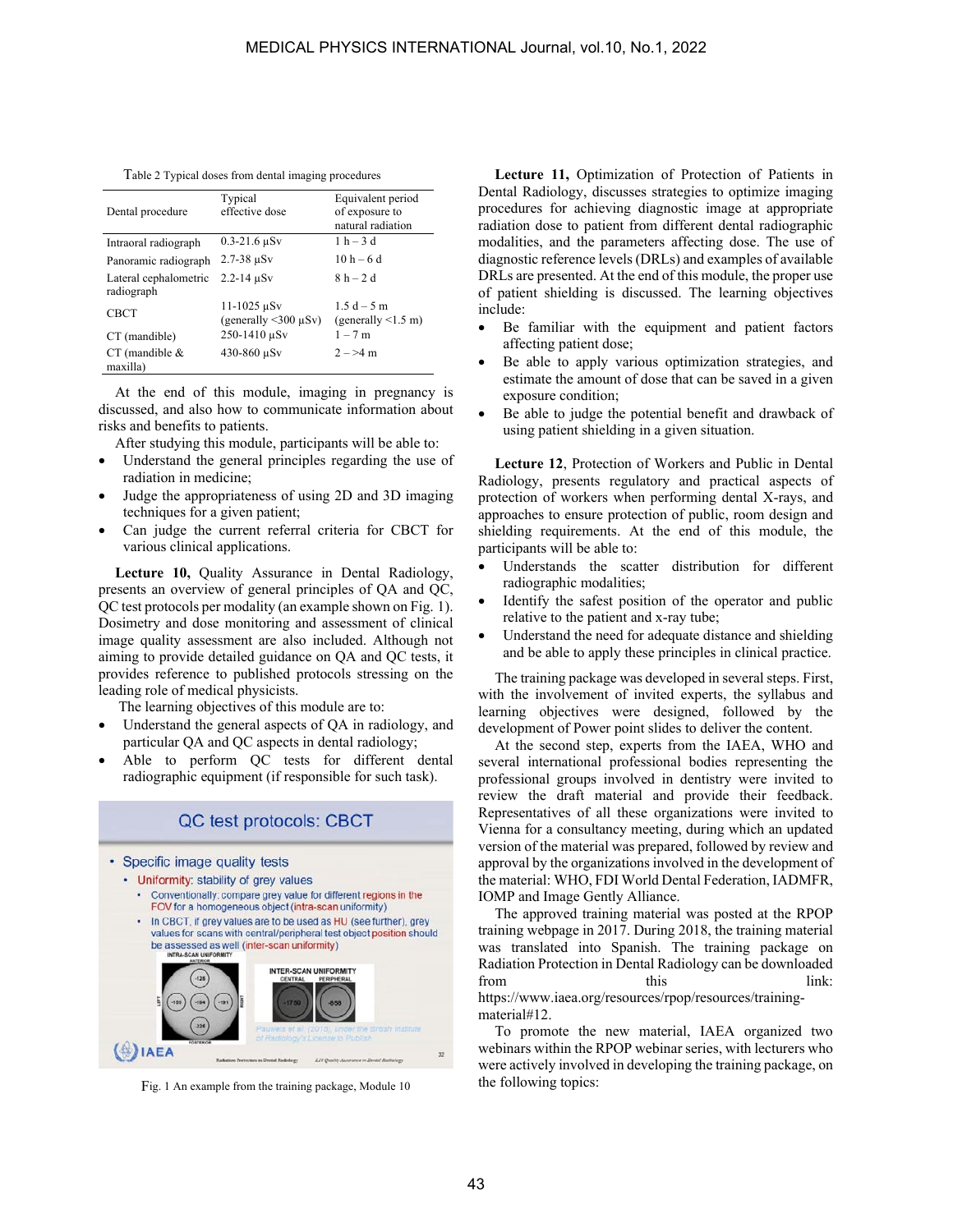- Optimization of dental CBCT exposures: a practical guide, with Dr. Ruben Pauwels from Belgium;
- Justification of X-ray examinations in dentistry, with Prof. Keith Horner from United Kingdom.

These recorded lectures and two other recent webinars organized jointly with the IADMFR in 2020 are available for free viewing from the RPOP webinar page: https://www.iaea.org/resources/rpop/resources/webinars.

# IV. E-LEARNING MATERIAL

The online course on Radiation Protection in Dental Radiology was provided in 2021. Its objective is to provide education in radiation protection for dentists and other dental professional staff. The format is adapted to the self-learning purposes by playing the role of a dental professional at The Family Dental Centre.

It contains nine modules summarised in Table 3, and the learning objectives presented below.

| Module # | Topic                                                                      |
|----------|----------------------------------------------------------------------------|
| 1        | 'Rays and grays' 1: Understanding X rays                                   |
| 2        | 'Rays and grays' 2: What do we mean by radiation dose?                     |
| 3        | How it works: the technology of X ray imaging                              |
| 4        | Choosing the right X ray examination: basic principles                     |
| 5        | Choosing the right X ray examination: children and<br>young people         |
| 6        | Choosing the right X ray examination: adult patients                       |
| 7        | Optimization: keeping patient doses as low as<br>diagnostically acceptable |
| 8        | Optimization: maintaining high quality in radiology                        |
| 9        | Protection of staff and the public who are not patients                    |

Table 3 Training modules of the e-learning course

**Module 1**, 'Rays and grays' 1: Understanding X rays, has the following learning outcomes:

- To be able to describe the nature of X rays;
- $\bullet$  To explain how X rays are produced in a typical dental X ray set;
- To recognize how exposure settings change the quantity and quality of X rays;
- To outline what happens in X ray attenuation.

**Module 2**, 'Rays and grays' 2: What do we mean by radiation dose?, has the following learning outcomes:

- To understand how X rays interact with tissues at the cellular level;
- To recognize the difference between stochastic effects and tissue effects;
- To understand what is meant by absorbed dose and effective dose;
- To recall the typical doses seen in dental X ray examinations;
- To be able to explain risks from X rays to patients;
- To recall the fundamental principles of radiation protection.

**Module 3**, How it works: the technology of X ray imaging, has the following learning outcomes:

- To understand the general principles of image acquisition in intraoral and panoramic radiography;
- To understand the difference between film-based and digital image receptors used in dental radiography;
- To know when and how to use handheld intraoral radiography machines;
- To understand the general principle of image acquisition and reconstruction in cone beam CT.

**Module 4**, Choosing the right X ray examination: basic principles, has the following learning outcomes:

- To understand the general principles of image acquisition in intraoral and panoramic radiography;
- To understand the difference between film-based and digital image receptors used in dental radiography;
- To know when and how to use handheld intraoral radiography machines;
- To understand the general principle of image acquisition and reconstruction in cone beam CT.

**Module 5,** Choosing the right X ray examination: children and young people, has the following learning outcomes:

- To develop knowledge of appropriate use of dental imaging for patients who are children or young people in different clinical contexts;
- To recognize the special considerations in justification for imaging children or young people;
- To recognize that it is inappropriate to select any X ray examination without first knowing patient history and carrying out a clinical examination;
- To understand that choice of imaging must be based on the reason for patient attendance (symptoms, clinical signs and past history).

**Module 6**, Choosing the right X ray examination: adult patients, has the following learning outcomes:

- To develop knowledge of appropriate use of dental imaging for adult patients in different clinical contexts;
- To recognize that it is inappropriate to select any X ray examination without first knowing patient history and carrying out a clinical examination;
- To understand that choice of imaging must be based on the reason for patient attendance (symptoms, clinical signs and past history);
- To recognize that routine screening examinations lead to overuse of X rays.

**Module 7**, Optimization: keeping patient doses as low as diagnostically acceptable, has the following learning outcomes: